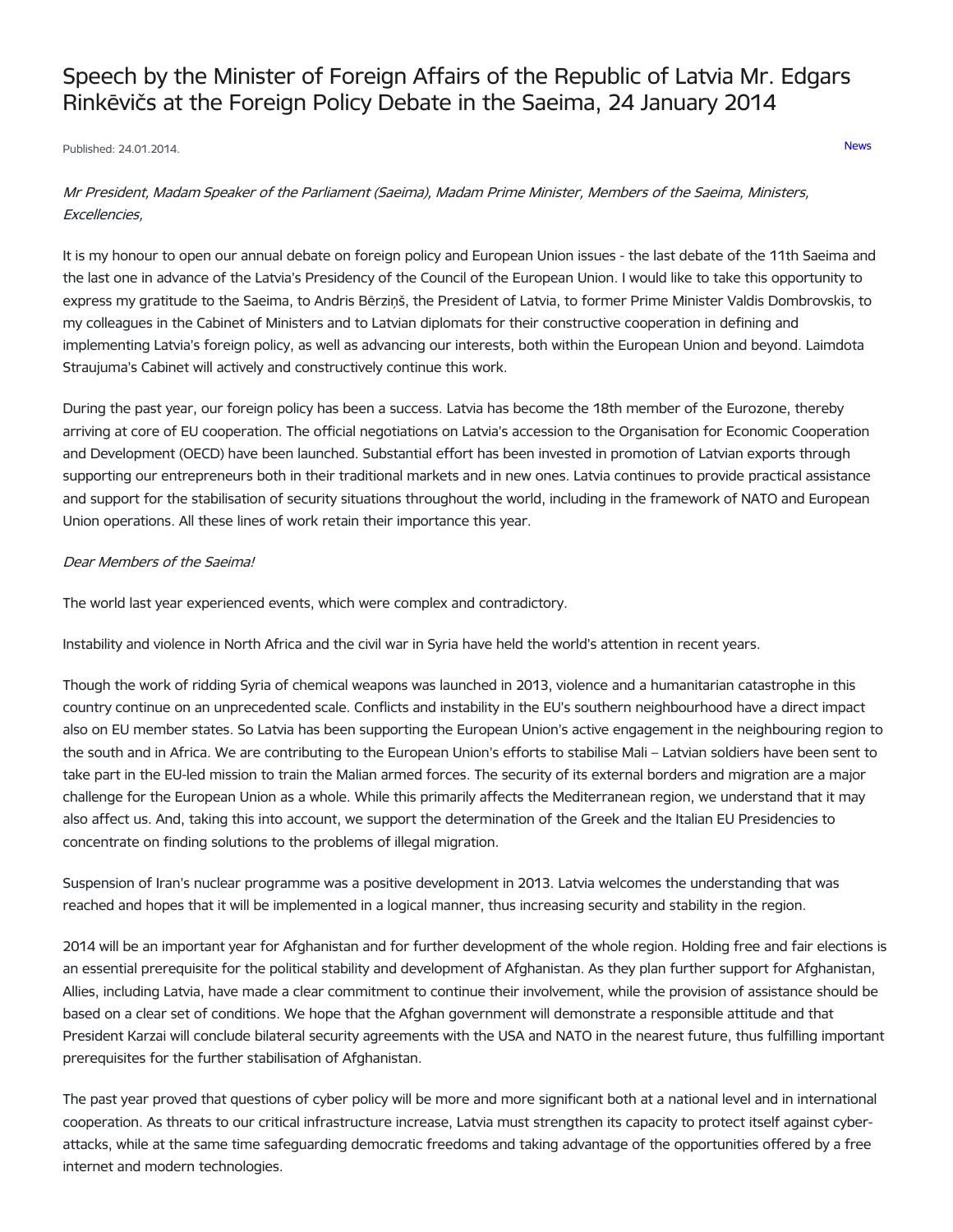Our concerns are growing about the situation in Ukraine. These days, on the streets of Kiev, clashes between protesters and law enforcement authorities have resulted in bloodshed, and we have strongly condemned this. The Ukraine's political leadership should do all possible to resolve the political crisis in a peaceful manner, engaging all parties involved in dialogue. If the situation escalates, I would not rule out stronger signals from the European Union, and the application of appropriate sanctions.

These are but a few of the global challenges we face.

#### Dear Members of the Saeima!

What will be the focus of Latvia's foreign policy in 2014? Our key priorities remain the same. Of these, I have spoken in my address during the annual foreign policy debate in 2012, while outlining the main tasks to be performed during the 11<sup>th</sup>Saeima. Our foreign policy will be about contributing to the country's political development and strengthening economic competitiveness. It will be about reinforcing security and the transatlantic link. It will be about preparations for our Presidency of the EU Council. It will be about fostering cooperation with our closest neighbours and in the Baltic Sea region. And it will be about be about cooperation with, and support for, our compatriots living abroad.

#### Dear Members of the Saeima!

To a great extent, our economic development is being driven by the growth in exports. Building on success in 2012, our exports have continued to grow in 2013. We will be able to sustain this positive trend only by paying close attention to our ability to compete in world markets. In 2014, the Foreign Service will continue to make every effort to support our entrepreneurs. Our priorities will be the fostering bilateral economic contacts, protecting Latvian business interests abroad including with legal assistance, and conveying a positive view of Latvia in economic terms. This means using the potential of export markets we have already entered, as well as moving into new and emerging markets.

Analysis of our current export market structure shows that our 20 main export partners are countries in Europe and the USA – the markets where we already operate in. These comprise approximately 90% of our total exports. Only about 10% of Latvia's exports are going to markets, which have increasing influence on the global economies such as the ones in South East Asia, China, India, South Korea, the Gulf States and Latin America. At the same time, the Latvian export volumes to the growing markets are increasing rapidly. Over the past year, we have seen a 70% increase in exports to China and a 30% increase in exports to the Central Asian countries. This trend indicates clearly that these markets have a substantial potential. However, exploring this potential can be challenging, and Latvian companies require experience, preparedness and resources to respond to these challenges. One of the keys to achievement resides in the ability of Latvia's manufacturing and service sectors to present a common front in their offerings for these new markets.

Political support plays a crucial role in reaching new markets. Businesses must often be helped in explaining the specific character of these markets, as well as in establishing contacts. To this end, we will continue our work in creating the necessary political basis for the development of economic cooperation. In the interests of enhancing economic competitiveness, Latvia is this year opening an Embassy in India and an Embassy in United Arab Emirates.

#### Dear Members of the Saeima!

In the area of external security, we will be supporting more direct transatlantic links, by calling upon the U.S. to strengthen its presence in Europe, since this is a cornerstone of security for Europe as a whole. We will be supporting the conclusion of the Transatlantic Trade and Investment Partnership (TTIP) between the EU and the U.S., which will have enormous geopolitical significance. We will extend cooperation in the field of cyber-security as agreed by the Presidents of the Baltic States and the U.S. And we will continue supporting initiatives in the European Union and the North Atlantic Alliance that unite partners and Allies in reaching shared goals.

For Latvia's security there can be no substitute for a united proactive NATO.

The United Kingdom will host a NATO Summit this coming September. Our priority at the summit will be the strengthening of the Alliance's collective security as well as the U.S. presence and involvement in Europe. As the engagement of the Alliance in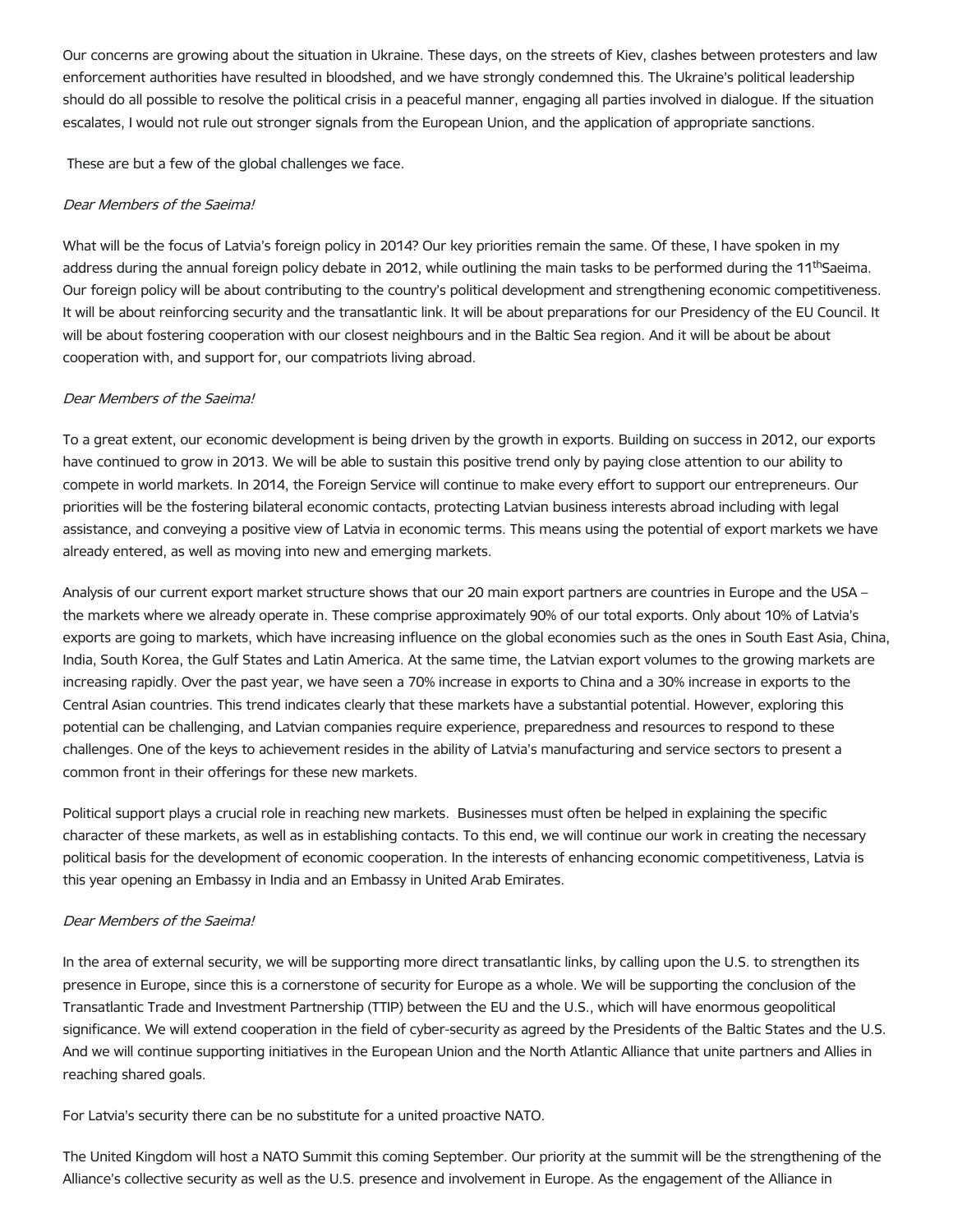Afghanistan decreases, allied interoperability acquires a special role. Therefore, we will be backing practical measures: regular large-scale military exercises and crisis management exercises, the importance of which was demonstrated by the successful NATO Article V exercise, Steadfast Jazz, which took place in Latvia and Poland last year.

In turn, we will be seeking closer links with partners that strengthen the Alliance's capabilities – for instance with Finland and Sweden that are also vital for the security of Latvia and the Baltic Sea region as a whole. I believe that cooperation between NATO, Sweden and Finland should be moved to the next level. Therefore, it is essential that our partners are even more closely integrated into the Alliance's operations, crisis management and military exercises, rapid response forces and other initiatives facilitating interoperability.

In the enlargement debate, we will be calling for the continuance of the Open Door Policy based on three principles: 1) each candidate country is assessed on its individual merits, in terms implementation of reforms; 2) that enlargement enhances security of the Alliance; 3) and that no country outside NATO has the right to veto a decision on the Alliance's enlargement.

Latvia will continue to support enhancement of the security situation in Afghanistan – both through training of Afghanistan's national security forces as part of the upcoming NATO Training Mission, and by continuing to play a leading role in the development of the Northern Distribution Network (NDN). Not only is this work an investment by Latvia in NATO's most important operation but it is a benefit to the national economy since the goods produced by Latvian companies are being bought and our infrastructure is being utilised as part of this transit route. The NDN has the potential to become a commercially viable transport corridor joining Europe and Asia. Therefore, the Ministry of Foreign Affairs, hand-in-hand with foreign partners, line ministries and businesses, is exerting every effort to consolidate Latvia's positioning along these developing transit routes. Our international seminars have become valuable events on the annual agenda for development of the Northern Distribution Network. Taking into account the interest of partners, we will again this year be holding an international conference on this topic.

Latvia's military and civilian experts are already participating in EU operations and missions, and I foresee that in the future, the EU, together with Latvia, will be assuming an increasing role in addressing global crises. For the sake of our security, it is essential that the EU Common Security and Defence Policy is implemented in synergy with NATO's efforts, by devoting appropriate resources to defence and its capabilities, effectively utilising all existing instruments at the EU's disposal.

In June next year, during our Presidency of the EU Council, questions of European security will be discussed at the highest level. We will specially highlight the need to allocate appropriate resources to defence, the harmonisation of NATO and EU relations, the development of the EU's civilian and military capabilities, and cooperation with Eastern Partnership countries.

At the same time, the issue of data security has also been raised in relations with transatlantic partners in a manner that has diminished mutual trust. We believe that together we can find answers to security challenges, while respecting the privacy of EU citizens and the protection of their data. Allies must strengthen their mutual trust, since many items on the transatlantic agenda are addressed jointly.

### Dear Colleagues!

During its Presidency of the Council of the European Union next year, Latvia will be responsible for political leadership and coordination. Even now our voice has more weight due to the approaching Presidency.

The year 2014 will be a time of great opportunities as well as challenges for Latvia's foreign policy and the diplomatic service. As we prepare for the first Presidency of the Council of the EU, clearly defining and advancing the EU's common interests is fundamental, and so is taking advantage of the possibility to strengthen Latvia's political and economic position in the European Union and the world.

We must perform this task at a complicated time in history. Latvia's citizens will go twice to the polls this year in elections for the European Parliament and the Saeima.

I would like to express my gratitude to all the political groups in the Saeima for the agreement that was recently reached on the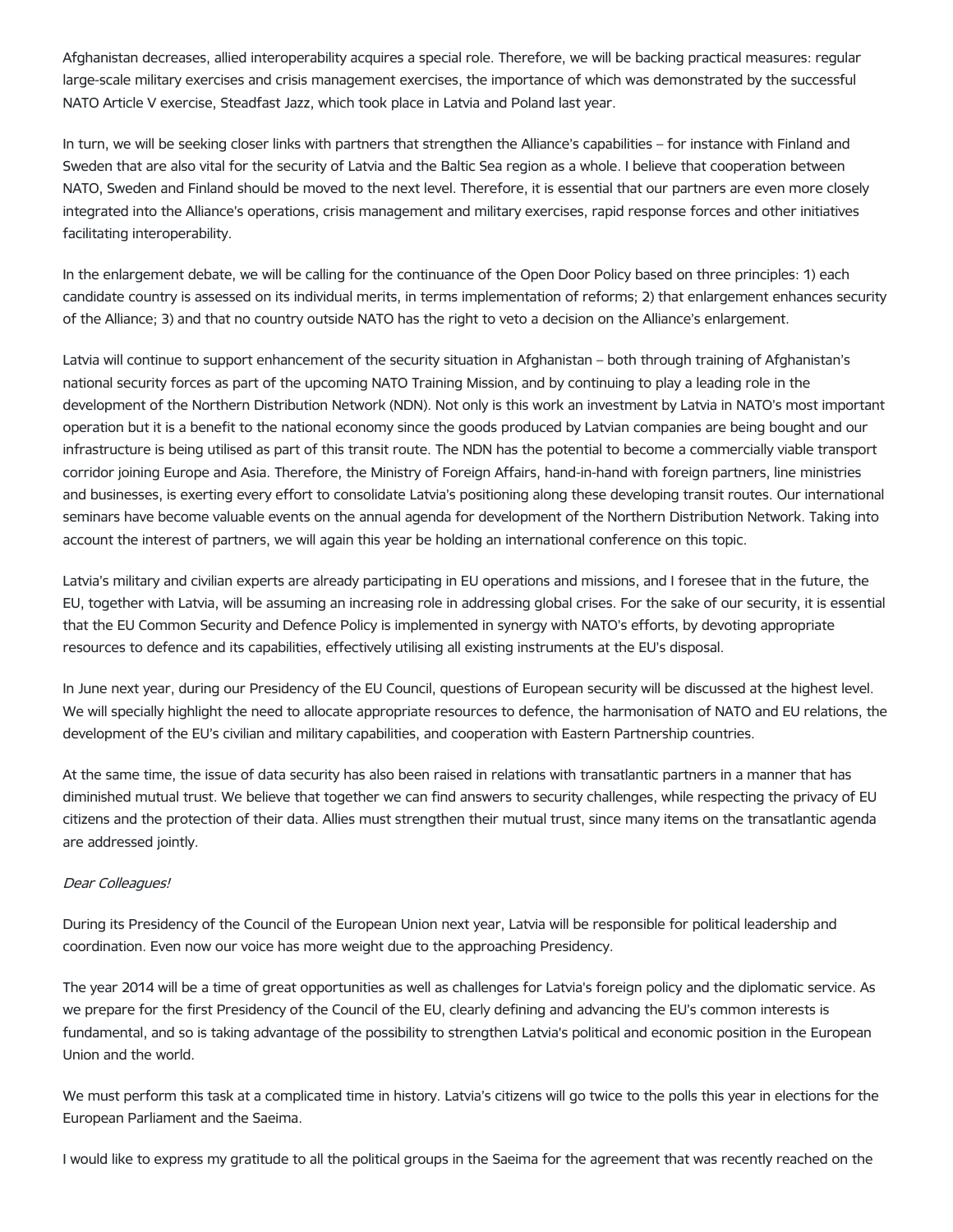Latvian Presidency of the EU Council and its preparation. This demonstrates maturity and commitment by all our political forces to promote European policies and looking for the best way to ensure our country's interests. This agreement will provide continuity for Latvia's foreign policy throughout the 2014 election marathon and during the time of the 12th Saeima. I am ready for active and constructive cooperation to realise the stated objectives of this document.

#### Dear Colleagues!

In our domestic consultations in 2013, as well as in the last year's annual foreign policy debate in the Saeima, the EU's Eastern Partnership has been singled out as one of key priorities for the Latvian Presidency of the EU Council.

It is in our interests to have the widest possible area of cooperation, stability and growth in Europe. Developing cooperation with the Eastern Partnership countries is beneficial also to Latvia's own economic welfare and provides us with an opportunity to develop new projects in transportation, energy, education and culture. For instance, Latvia's exports to Eastern Partnership countries have increased by 4.7 % over nine months in 2013, and to some countries such as Georgia by as much as 48%. Belarus and Ukraine hold a stable and permanent position among Latvia's 20 largest trading partners.

Belarus has traditionally been Latvia's second largest transit partner. New possibilities for the development of commercial routes may be offered by the so-called "Zubr" train which carries containers and will connect South Ukraine with the Baltic Sea. An increasing number of students from the Eastern Partnership countries choose Latvia as a place for their university studies. Our possibilities for sharing expertise and establishing a basis for closer economic and political cooperation with the Eastern Partnership countries will increase this year, and the year after, within the framework of our development cooperation policy.

Already now, dozens of Latvian experts are working in the Eastern Partnership countries, sharing their experience and bolstering administrative capacity. Their contribution and assistance are being highly appreciated. The provision of assistance creates new opportunities for Latvian companies, non-governmental organisations, universities and colleges to forge closer relations with Eastern partners, and further enhance Latvia's image and reputation. Therefore it is especially important to step up the support we offer to the Eastern Partnership countries.

Last year's Vilnius Summit opened a new page in European Union relations with the Eastern Partnership countries. The Association Agreements with Moldova and Georgia were initialled and the Visa Facilitation Agreement was signed with Azerbaijan. Although the Association Agreement with Ukraine was not signed at the Summit, the door remains open for further cooperation between the European Union and Ukraine. This decision is up to Ukraine.

The European Union develops its relationships with the Eastern Partnership countries on a foundation of freedom of choice. No third country has - or ever will have - the right to influence their free choice. It is precisely for this reason that it's important to sign the already-initialled Association Agreements with Moldova and Georgia, which would offer these countries new development perspectives for their future.

This year we must do all we can to facilitate a decision on eliminating the visa requirement for short-term travel for citizens of the Republic of Moldova. Similar decisions should be examined with regard to other Eastern partnership countries as well. Eliminating the visa regime would provide citizens of these countries with the ability to travel freely, and the chance to get new knowledge and reinforce their belonging to Europe. I am convinced that this work will have the effect of creating even more favourable conditions for tourism in Latvia and for the development of our educational system.

As I mentioned, the door of the European Union remains open for Ukraine. I'm convinced that Ukraine's future will unfold in close cooperation with the European countries, to which Ukraine and its people have belonged for centuries. Therefore, I wish the Ukrainian government and its people to make a decision on their future that corresponds to the country's genuine long-term interests. The events of the past months in Kyiv and other cities are indicative of on ever-increasing maturity of the civil society and its desire to build a different future.

I call upon the Ukrainian government to allow its society a chance to be expressing opinions, and to make all efforts so that presidential elections at the beginning of 2015 are held in accordance with European democratic and election standards. The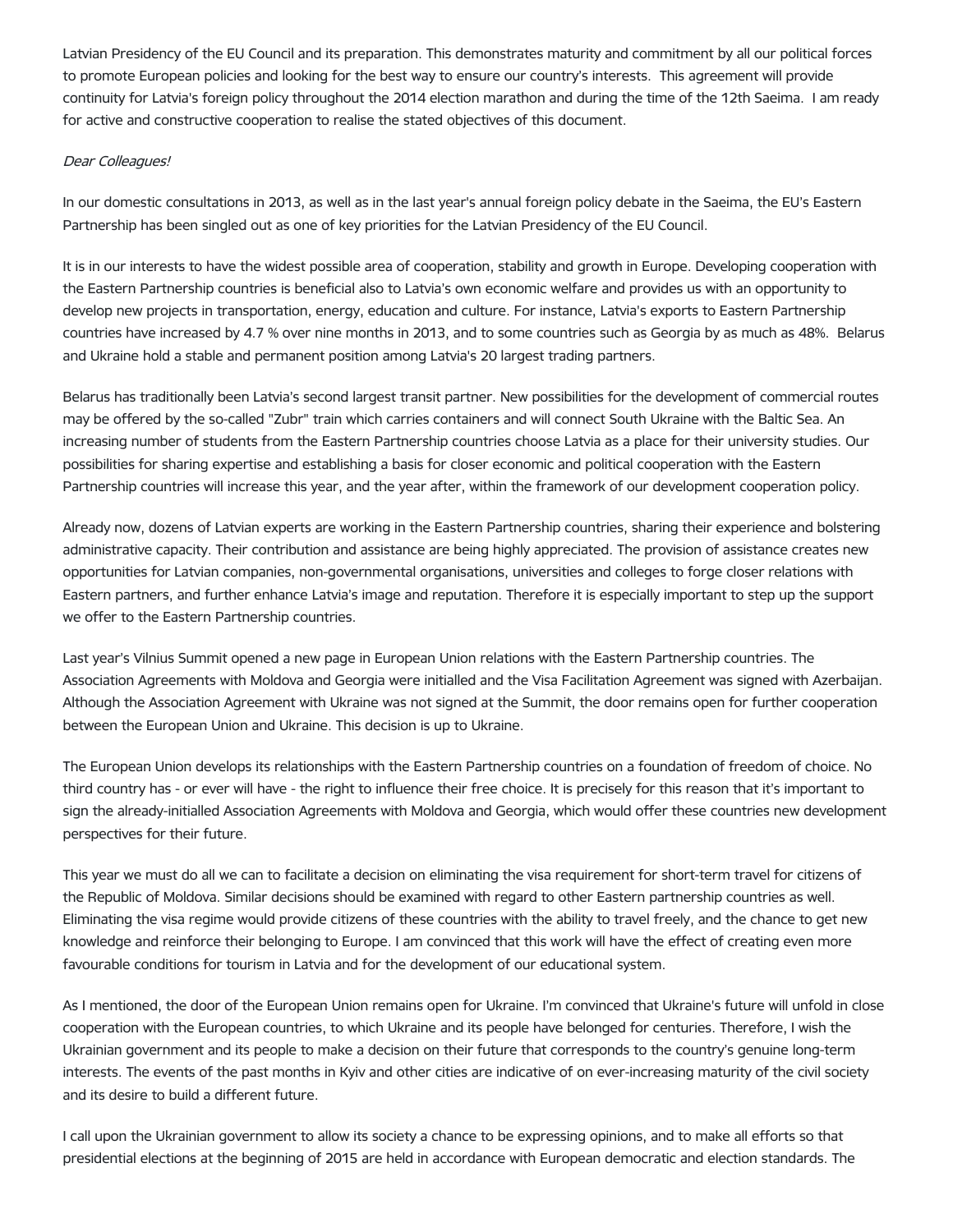current developments in Ukraine give rise to serious concerns about the government's willingness to build a democratic and modern Ukraine. Europe and also Latvia should not sit by and ignore a situation when the political rights of Ukrainians are being infringed.

Within the framework of the Eastern Partnership, Latvia wishes to continue building relations between the EU and Belarus. Increasing contacts in various fields are mutually beneficial. It's positive that Belarus wants to begin negotiations with the EU on visa facilitation. Latvia will provide all possible assistance toward a successful conclusion of such negotiations. At the same time, we consider that implementation of democratic reforms in Belarus, in particular, the release of political prisoners, would create new and strong impulses for the development of dialogue between Belarus and the European Union.

In our relations with Armenia and Azerbaijan, we will continue looking for ways, which could help these countries to find a model for dialogue with the European Union.

As Latvia prepares for its Presidency of the Council of the European Union, the following priorities in relations with Eastern Partnership countries are beginning to emerge.

First - promotion of economic contacts and prospective integration into the European Union's common economic area. I hope that at the Riga Summit in May 2015 we, together with our colleagues from the European Union and Eastern Partners, could jointly evaluate the early results of the Association agreements with Moldova and Georgia, drafting a plan for further activities towards a gradual integration of those countries with Europe.

Second - further expansion of a visa-free travel area. Significant progress should be achieved in the Eastern Partnership countries adoption of European Union standards so that alongside Moldova, visa-free travel to the European Union could also become a reality for other countries. I expect that during the Riga Summit we could sign a visa facilitation agreement with Belarus.

Third - the involvement of civil society. The events of the recent years clearly demonstrate the role of civil society as a catalyst in the Eastern Partnership countries. Latvia is planning to arrange a number of large scale events focusing on the establishment of closer cooperation amongst young people, entrepreneurs, policy experts, journalists and other segments of society from the European Union countries, as well as seeking ways to actively take part in the political life of the Eastern Partnership countries.

#### Dear Members of the Saeima!

Closer involvement of the European Union in the region of Central Asia and Afghanistan will be another important direction of effort during Latvia's Presidency. The security, stability, social and economic development of those countries, strengthening good governance, improving the business environment and a course towards more open economies correspond to the long-term interests of those countries and the European Union alike.

Over the recent years, Latvia has established broad and diverse bilateral contacts with Central Asian countries, and acquired experience and understanding of the region. Cooperation with Central Asian countries has brought economic benefits to Latvia. Exports to Central Asia increased by 30% in 2013. Kazakhstan is Latvia's third biggest transit partner after Russia and Belarus.

I wish to specially highlight the potential for developing transport and transit connections. Latvia is profiling itself as a transport artery between the Baltic Sea, Afghanistan and Central Asia with chance of reaching also to China, India and Pakistan. Latvia has gained considerable experience in cooperation with the region's countries while ensuring operation of the Northern Distribution Network. Since the launching of this project, more than 100,000 containers have moved across Latvia to Afghanistan or back toward Europe. It's important for this transport corridor to evolve into a commercial transport route.

Latvia is interested in contributing its bilateral experience to the relations of the European Union both toward dynamising economic contacts, advancing welfare and strengthening EU values in the region. We know by experience that support at the political level is vital for expanding cooperation in the region. To this end, the European Union should ensure, to maximum possible extent, a high-level political and security dialogue with the Central Asian countries.

The EU relations with any Central Asian state should be established on an individual basis depending on their free choice and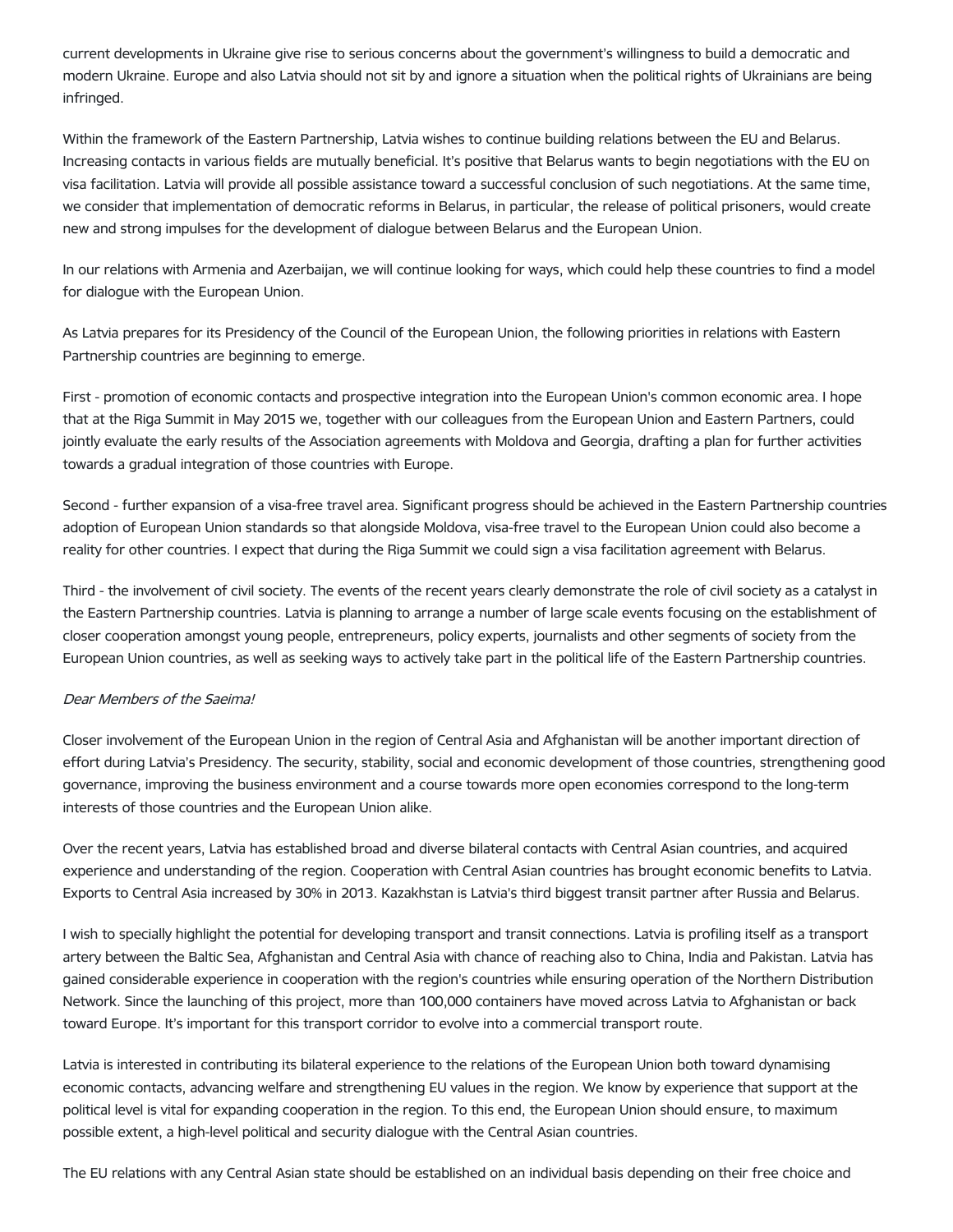readiness to cooperate. At the same time, the dimension of regional cooperation should be strengthened. Challenges at the regional level cannot be addressed without such cooperation and, that's the case, in particular, with the situation in Afghanistan after the completion of the NATO's ISAF mission.

Our experience in deepening EU relations with Central Asia could be valuable given our background of practical cooperation. For instance, cooperation of Latvia and the region's countries in the sector of border security, customs and counter-narcotics could become elements of EU-Central Asian cooperation. The increasing number of Central Asian students in Latvia's universities indicates a potential in the field of education.

Latvian non-governmental organisations are also active. The "Marta" Resource Centre and the Portage Association in Uzbekistan and Kyrgyzstan are examples. They are helping women and children to deal with their problems, and are supporting the work of public administration. We will continue supporting these and similar projects as a part of our development cooperation policy.

With this in mind, we wish to highlight the following priorities in the Central Asian region during our Presidency of the EU Council: enhancing border security, fighting terrorism, forging economic links, cooperation of the region's countries with Afghanistan (in transport and transit), education, energy efficiency, and support for strengthening the rule of law and good governance. Together we ought to give backing for the aspiration of Central Asian countries to join the World Trade Organisation, providing our expertise for this purpose.

#### Dear Members of the Saeima!

Traditionally, a regional priority in our foreign policy is cooperation among the Baltic Sea States, and in a broader context the Baltic Sea Region. This also acquires special significance in the context of the European Union. The long-term stability and economic growth, both of Latvia and the countries of the region, can be achieved only by combining forces.

Latvia's accession to the Eurozone is a step of geopolitical significance and we also hope to welcome Lithuania to the Eurozone next year. However, energy security, diversification of supplies, and transport connections are no less important – this will further consolidate our position within the Euro-Atlantic area. Energy and transport are the fields where, only by joint efforts, can we raise the economic competitiveness and energy security of every individual country. Regrettably, political commitments and promises made up till now have not been put into effect and unreasonable competition hinders our integration into the EU's transport and energy structures.

Latvia, during its Chairmanship of the Baltic Council of Ministers and the Baltic Assembly over the past year, advanced the issues of energy and transport, as well as regional competitiveness. At the Baltic Council of Ministers, we reached an important political commitment on the implementation of the *Rail Baltica* project and going ahead with the Baltic Energy Market Interconnections Plan. This work should also be followed through at the practical level.

The European Union's energy policy targeting our region's problems occupies a major role in dealing with energy security and diversification of supplies in the region. We have successfully included these projects in the Baltic Energy Market Interconnections Plan has been put on the list of the Projects of Common Interest for Europe – and this means they will qualify for EU cofinancing. This government has committed itself to begin the liberalisation of the natural gas market, in particular, to make legislative amendments by April 2014 and produce a roadmap for the opening of the gas market in line with EU demands, so that it could be put into practice no later than April 2017.

Latvia also consistently advances energy as its priority within the framework of the European Union Strategy for the Baltic Sea Region. In 2013, the European Commission and member states achieved an agreement on the priorities of the strategic action plan, and they also include energy projects important for Latvia. This year, our strategic focus will be placed on energy matters: Latvia and Denmark continue to share the functions of the main coordinator for implementing the energy priorities of the strategy. Questions of energy issues will be salient issues also during our Presidency of the Council of the EU.

Cooperation in the Baltic Sea Region cooperation would be hard to imagine without Russia. Therefore we welcome the interest of our neighbouring state in cooperating within the EU Strategy for the Baltic Sea Region. Latvia's special interest here are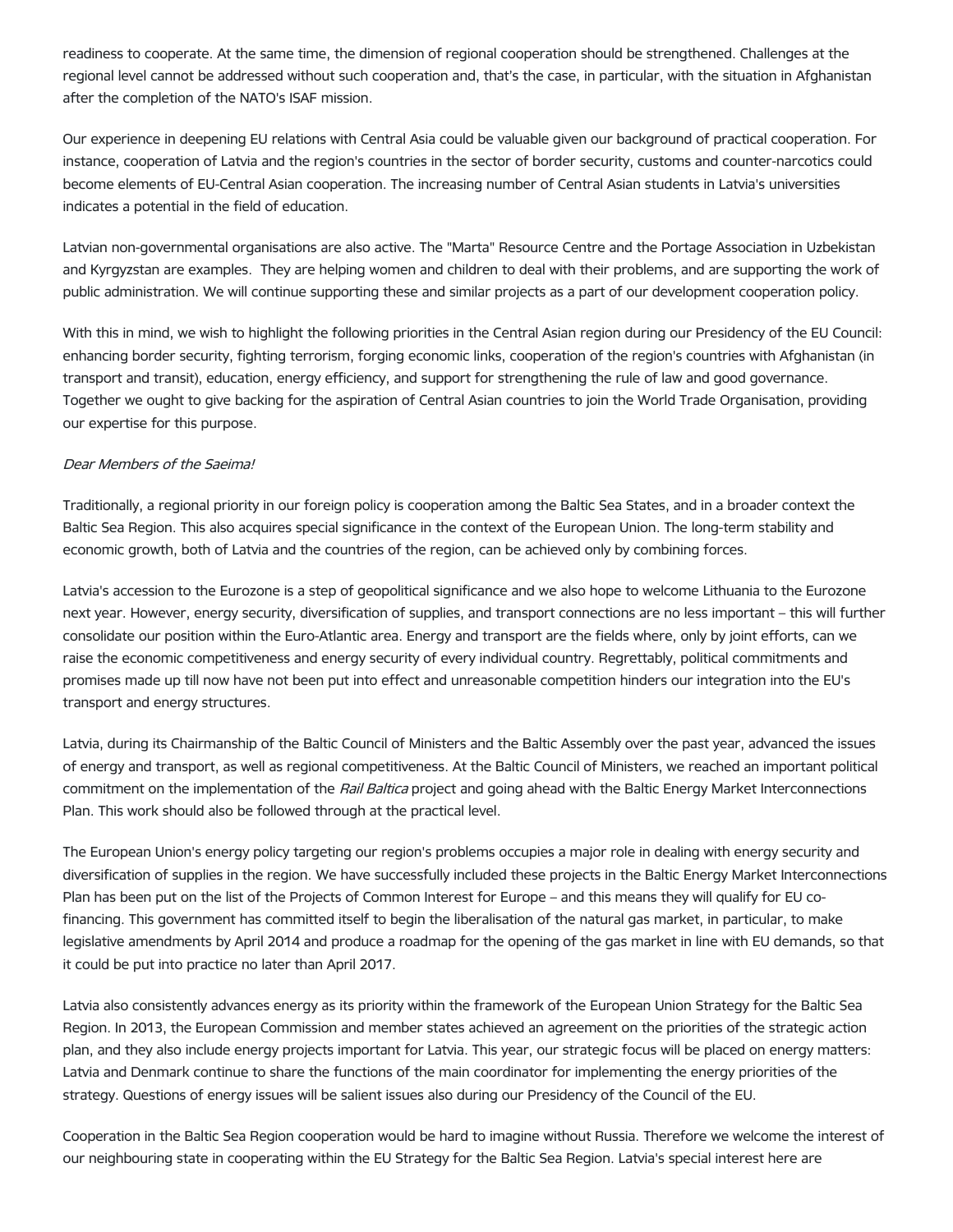environmental and transportation sectors, including the development of infrastructure adjacent to the borders.

We all see benefits from cooperation in the region. A clean environment, business opportunities, people-to-people contacts are all a basis for stability and growth.

#### Dear Members of the Saeima!

As always, building our relations with our largest neighbour – Russia – is complicated. On the one hand, positive dynamics can be observed in our bilateral practical cooperation. Russia ranks second among Latvia's trade partners. Successful cooperation in the development of the Northern Distribution Network continues. Border demarcation works are in progress. The Intergovernmental Commission is working. The past year has also added impetus to our political dialogue.

At the same time, Russia continues to launch unjustified criticism and unfounded criticisms of the integration processes in Latvia's society and on issues of history, which we have consistently repudiated. These criticisms seem especially peculiar against the background of negative tendencies in Russia itself. Laws in clear contradiction to the international commitments of the Russian Federation, ignoring the principles of democracy and the rule of law, increasing inclinations toward xenophobia in Russia itself raise serious concern not only in Latvia, but in the European Union as a whole. We have voiced our concern both in a bilateral dialogue with Russia and in a number of international fora.

Latvia's approach to relations with Russia has already been outlined in my report to the Saeima in 2012 – "cooperation based on mutual advantage and respect". We are also ready to facilitate the European Union – Russia dialogue in matters representing mutual interest.

I believe that the Latvian Presidency of the Council of the EU could be a good stimulus to facilitate talks on the conclusion of the new European Union – Russia agreement. We are also ready to continue a dialogue in the context of Central Asia and Afghanistan, and on the issues of the Eastern Partnership, dispelling groundless myths often heard in Moscow. At the same time, our partner has to understand that pressure on the European Union's member states or its Eastern partners is unacceptable.

#### Dear Members of the Saeima!

Today's debate is an opportunity to address not only members of Parliament. I would like to take advantage of the occasion to turn to the part of our society with whom the work of the Foreign Service is directly connected – our compatriots living abroad.

We are doing, and will do, all it takes to help Latvian nationals abroad to retain their links with Latvia and their Latvian identity, and to be involved in the political and social life of our country.

Talking to our compatriots abroad, it becomes clear how much our practical support matters. By this I mean weekend schools, our diplomatic missions as venues for the diaspora members to gather, and the efficient provision of consular services to Latvia's citizens and non-citizens abroad. We are getting ready for an increase in the number of these tasks.

Amendments to the Citizenship Law, which came into force in October 2013, expand the community of citizens of Latvia by offering a number of people the opportunity of acquiring Latvian citizenship while retaining the citizenship of another country.

During the first three months, more than a thousand applications have been received. Interest in Latvian citizenship is expected to grow even higher this year. Hence, we will mobilise more human resources for that purpose. The number of employees will be increased in several Latvian diplomatic missions to ensure the possibility of Latvians abroad to have their applications for dual citizenship processed efficiently.

Support of this kind for Latvian nationals abroad is our immediate duty, while involvement and cooperation are no less important. Our compatriots abroad have a huge potential in the economy, culture, science and education.

I am aware that many wish to contribute their skills, knowledge and energy for the good of Latvia. In this respect, I would like to highlight the first World Latvian Economic and Innovation Forum held in Latvia last year. The event gave a strong stimulus to